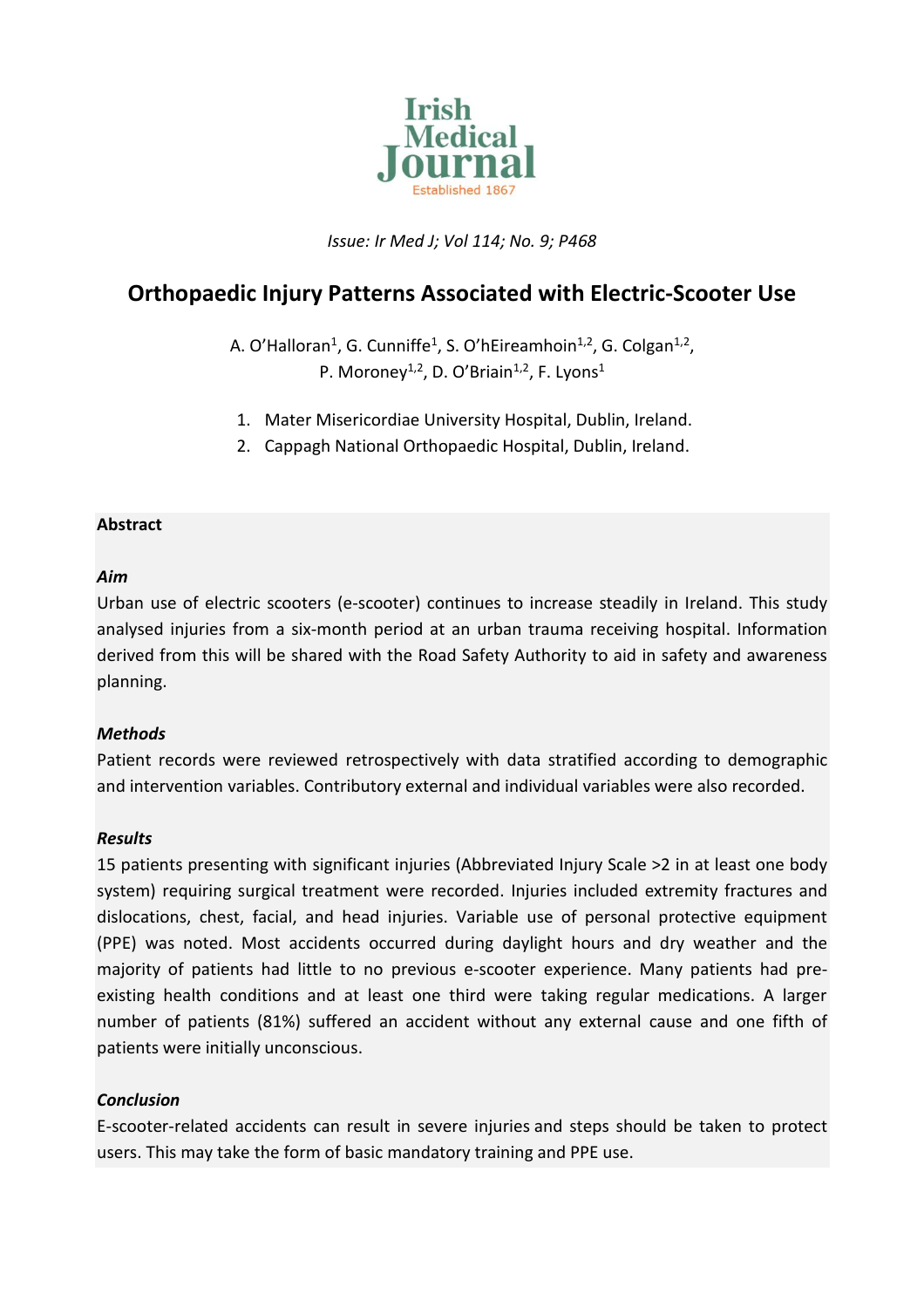#### **Introduction**

According to the Road Safety Authority (RSA), an electric scooter or "e-scooter", is a small platform with two or more wheels that is propelled by an electric motor<sup>1</sup>. By law, these vehicles fall under Section 38 of the Road Traffic Act (1961) and are subject to use with the same specified conditions as mechanically propelled vehicles (MPV)<sup>2</sup>. A Garda statement on MPVs states that, "any users of such vehicles in a public place", as defined in the Road Traffic Act 1961, "must have insurance, road tax, and a driving licence"<sup>3</sup>. E-scooters do not currently meet the minimum required safety standards for vehicle registration, and therefore are not legally permitted on public roads, cycle lanes, pedestrianised streets, or footpaths<sup>2</sup>. For this reason, it is also not possible to tax or insure e-scooters<sup>2</sup>. Therefore, the use of electric scooters outside of one's own property is by law, prohibited<sup>2</sup>. The Department of Transport statement maintains that it is currently illegal to use an electric scooter on a public road<sup>4</sup>. Since the RSA statement on e-scooters issued in 2019<sup>2</sup>, Sinn Féin TD Darren O'Rourke revealed Department of Justice figures that show an increase in e-scooter-related collisions from 3 in 2018 to 37 in 2020<sup>5</sup>. There were also 46 road traffic offences by e-scooterists and 91 seizures of e-scooters by Gardaí recorded by October 2020<sup>5</sup>. Amendment to legislation is currently under review at government level<sup>6</sup>. Minister for Transport Eamon Ryan has said he hopes to have the legislation in place in 2021<sup>6</sup>. The subject of much recent public debate<sup>7</sup>, there are positive aspects to electric scooters also. For example, they are an economical and environmentally friendly alternative to cars and public transport. Use for work, recreation, running errands and social engagements has increased substantially in recent months<sup>7,8</sup>. A recent economic publication has reported a 700% increase in sales of these vehicles in Dublin during the second six months of 2020 relative to the first six months<sup>8</sup>. In spite of all this, e-scooters, like any vehicular mode of transport, are capable of travelling at speeds sufficient to result in accident and significant injury. No data on injury patterns associated with e-scooter use have been published in Ireland to date. The international literature is also very sparse.

It is the objective of this study to identify common, modifiable factors that may contribute to increased accident incidence or severity. This information will be shared with government agencies with responsibility for road safety to guide safety and awareness planning for all road users and pedestrians.

#### **Methods**

All patients involved in an accident with an e-scooter who presented to the emergency department (ED) of the Mater Misericordiae University Hospital (MMUH) were included in this retrospective cohort study. Ethical approval was obtained from the Research Ethics Committee at the Mater Misericordiae University Hospital. The hospital does not routinely collect data pertaining to e-scooter injuries for trauma audit. Incidents involving e-scooters do not have a diagnosis-related group (DRG) and are not routinely classified as road traffic accidents (RTA) or motor vehicle accidents (MVA). Therefore, data for this study was collated using the ED referral log.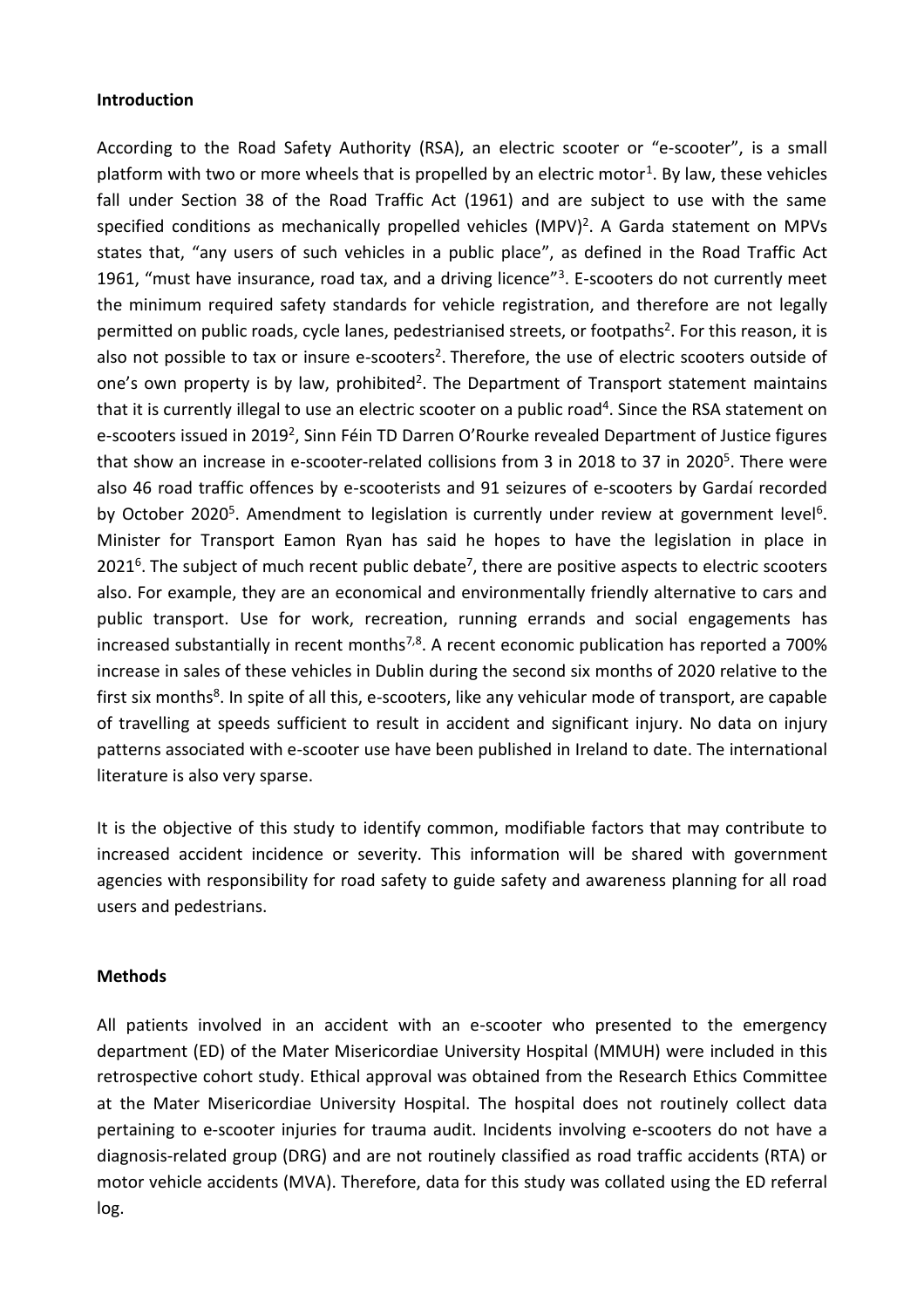A list of medical record numbers for all patients with injuries sustained from e-scooters between July 2020 and January 2021 in MMUH was obtained. A retrospective record review of physical and electronic patient records and radiologic imaging was then carried out. Data pertaining to patient demographics i.e. age and gender, and regarding time of accident, e.g. day of the week, daylight or darkness were recorded. The road type, weather condition, estimated speed, use of personal protective equipment, rider experience level, and reason for journey was also extracted. Patient co-morbidities and medication use, along with substance use was also established. The level of injury sustained, clinical care (i.e. conservative vs. surgical treatment), and outcome (i.e. outpatient vs. in-hospital care) were also noted.

## **Results**

Over the six-month study period, a total of fifteen patients were identified as meeting the inclusion criteria. The mean age of patients was 40.4 years (range 23-65 years). No patient was younger than 18 years of age and 53% were female ( $n = 8$ ). Fourteen patients (93%) selfpresented to the emergency department and one patient was brought in by ambulance (6.6%). All patients were the established rider of the e-scooter.

Ten patients had an Abbreviated Injury Scale of 3 in at least one body system. The range of Injury Severity Scores (ISS) was between 4 and 11 among the fifteen patients (Figure 1).



**Figure 1:** Graphical representation of the number of patients who had experienced an Injury Severity Score (ISS) greater than or less than 5, divided by those wearing a helmet or not.

Of the fifteen patients identified, four did not attend their routine outpatient follow up. This is accounted for in the statistical analysis. Due to restrictions imposed during the pandemic, or winter weather conditions limiting the use of the e-scooter as preferred choice of vehicle, the number of patients involved in e-scooter incidents was lowest during the months of November and December ( $n = 1$  and 0 respectively). September had the highest number of accidents 26%  $(n = 4,$  Figure 2).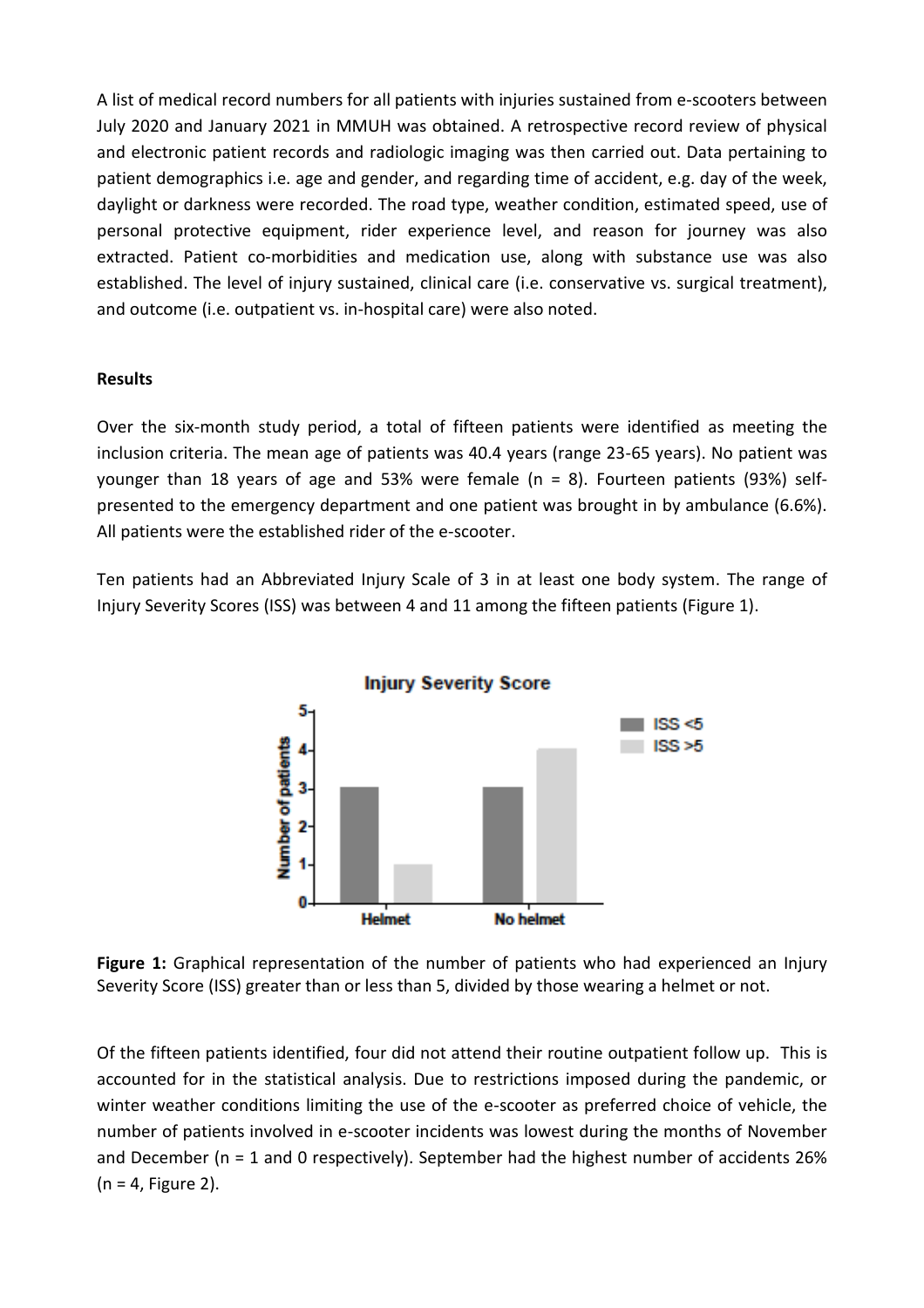

**Figure 2**: Graphical representation of the number of patients presenting over the course of this investigation.

Overall, twelve patients (80%) of hospital admissions occurred during working hours, on weekdays between Monday 6am and Friday 4pm. Fewer incidents occurred during weekend oncall time i.e. Friday 4pm and Monday 6 am (20%,  $n = 3$ ). Most injuries were recorded on a Tuesday and Friday ( $n = 8$ , 53%). Throughout the week, 60% ( $n = 9$ ) of the accidents were registered between 6am and 12pm, while 40% (n = 6) were seen between 6pm and 12am respectively.

Sixty-three percent of all accidents happened during the light hours and dry weather. Four incidents occurred during darkness and wet weather (36%). While all eleven patients stated they had lights present on the scooters (100%), no patient admittied to wearing light reflective or Hi Vis clothing. Only two patients stated they were carrying a load in the form of a backpack while on the scooter (18%). (Two patients, both lost to follow-up and thus excluded from the statistical analysis, indicated at presentation that they were carrying bags on the scooter handlebars at the time of the accident.) Two patients reported travelling to work when the accident occurred (18%). Two patients were on their way to pick up groceries, and seven patients were travelling for social engagements (63%). No relationship between make or model of scooter and rate of accident could be established as the vast majority of patients did not report what type of scooter they were driving ( $n = 7,63\%$ ).

With regard to speed, e-scooters vary. Speeds have been noted to vary between 15-60km/hr on the flat. The slowest accident was reported to occur at approximately 10km/hr ( $n = 1$ , 9%, Figure 3). The fastest recorded incident occurred at approximately 60km/hr ( $n = 1$ , 9%). The majority of patients were recorded to have been travelling at 20 km/hr ( $n = 5$ , 45%), and a further 36% of patients travelling at 30 km/hr ( $n = 4$ ).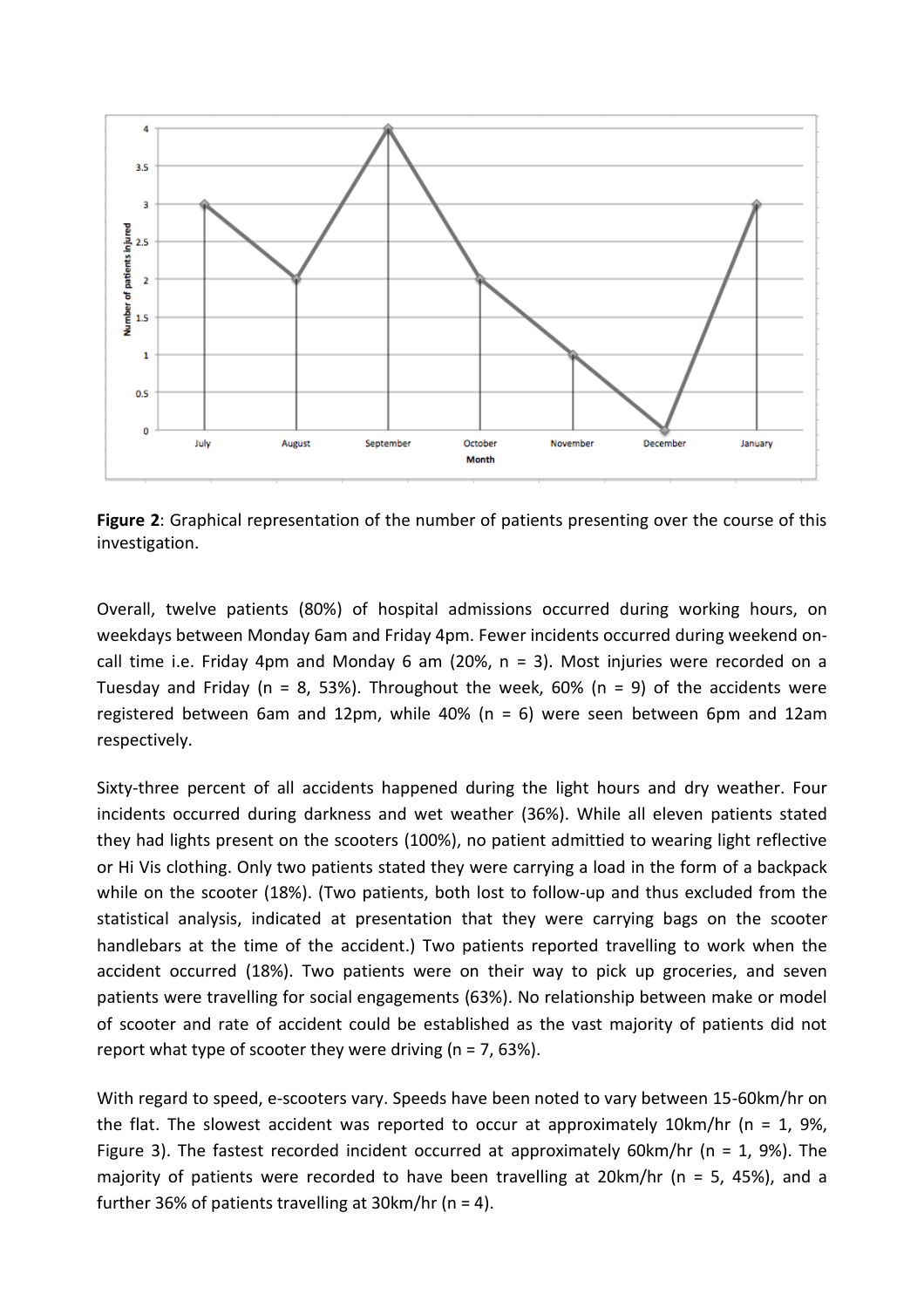

**Figure 3:** Graphical representation of Speed (km/hr) versus Injury Severity Score, with no significant correlation for comparison.

Two patients reportedly lost control of their scooter for undeclared reasons and collided with a street sign pole (18%), one crashed as a result of a car pulling out (9%), and one scooter was reported to malfunction where the handlebars broke (9%). The remainder of patients reported falling due to road conditions i.e. a defect in the road surface and being unable to activate the escooters brake system in time (n = 7, 63%).

Of the eleven scooterists, three of the injured individuals were first time users (27%), i.e. the accident occurred during their very first time using the e-scooter. One user had used the escooter once previously, and another two users only had experience riding the scooter 3 and 4 times. Five individuals had driving experience greater than one year.

Of the fifteen patients, nine (60%) stated that they suffered from a pre-existing health condition, and five (33%) were on prescribed medications at the time of the accident. In total, two patients (18%) were documented to have taken alcohol and recreational drugs shortly before the accident.

Shockingly, despite the relatively high speeds the majority of the riders were travelling at, only four patients were using a helmet while using their e-scooter (36%). Three patients (20%) were initially unconscious following the accident. Fortunately, endotracheal intubation or intensive care admission was not necessary in any of the patients.

Overall, every patient suffered from at least one serious injury (100%). A total of nine patients (60%) required surgical management for their injuries. The upper extremities were the main body region affected, with a total of nine injuries (60%). Four of these patients (26%) had to undergo surgical procedures for their upper extremity injury. The second most common injury location was to the lower limbs ( $n = 6$ , 40%), of which five (33%) required surgical fixation.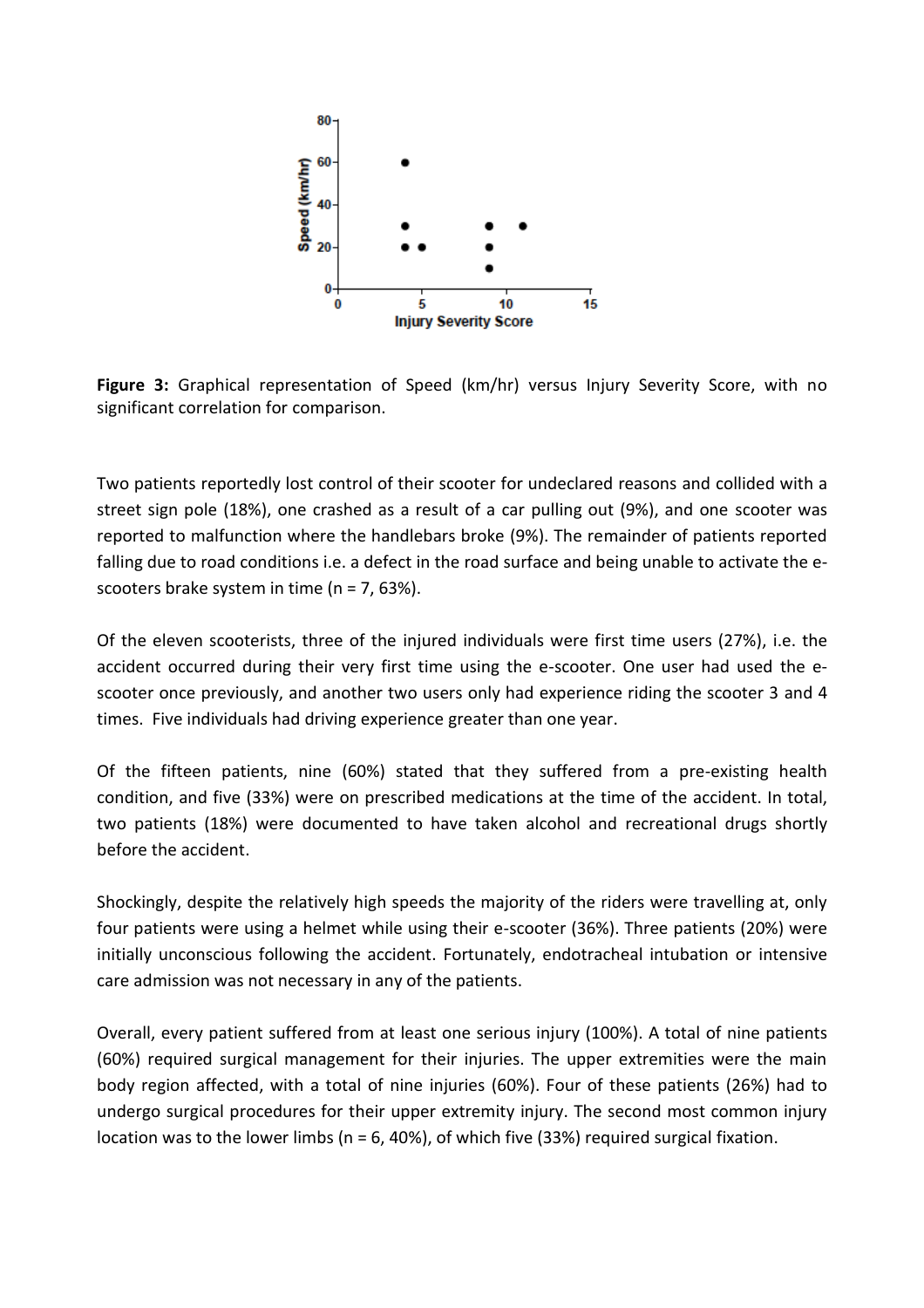Overall, six patients (40%) were treated as outpatients. In total, nine (60%) of the patients required in-hospital treatment with a mean length of stay of 2.3 days (minimum 0 days, maximum 9 days). Of the fifteen patients, no patient required intensive medical care and no fatalities were registered. Table 1 provides an overview of the contributory factors considered for the accidents and injuries covered in this study.

| <b>Risk Factors</b>        |                        |                                     | <b>Incidence Rate</b> |                |                |
|----------------------------|------------------------|-------------------------------------|-----------------------|----------------|----------------|
| Gender                     | Male                   | Female                              |                       |                |                |
|                            |                        | 8                                   |                       |                |                |
| Age                        | $\leq$ 18              | 18-35                               | 36-49                 | 50-65          | >65            |
|                            | 0                      | R                                   |                       |                | 0              |
| Daylight                   | <b>Good visibility</b> | Dusk/Dawn                           | <b>Dark</b>           | <b>Unknown</b> |                |
|                            | 6                      |                                     |                       |                |                |
| Weather condition          | Wet                    | Dry                                 | <b>Unknown</b>        |                |                |
|                            | Δ                      |                                     |                       |                |                |
| <b>Estimated Speed</b>     | $0-10$ km/hr           | $10-20$ km/hr                       | 30-50 km/hr           | $>50$ km/hr    | <b>Unknown</b> |
|                            |                        |                                     |                       |                |                |
| Helmet Use                 | <b>Yes</b>             | N <sub>0</sub>                      | <b>Unknown</b>        |                |                |
|                            |                        | R                                   |                       |                |                |
| Rider experience level     | <b>Beginner</b>        | Less than 1 year                    | 1-2 years             | $3 + y ears$   | <b>Unknown</b> |
|                            |                        |                                     |                       |                |                |
| Use of lights              | Yes                    | N <sub>0</sub>                      | <b>Unknown</b>        |                |                |
|                            | 11                     | $\bf{0}$                            |                       |                |                |
| Reason for journey         | <b>Commute to</b>      | <b>Running errands</b>              | <b>Social</b>         | <b>Unknown</b> |                |
|                            | work                   |                                     | <b>Engagement</b>     |                |                |
|                            |                        | 3                                   | 6                     | 4              |                |
| Other contributing factors | Carrying               | <b>Under influence of substance</b> |                       |                |                |
|                            | weighted objects       |                                     |                       |                |                |
|                            | 2/15                   |                                     | 2/15                  |                |                |

**Table 1:** Summary of the data obtained related to the potential contributory factors for the escooter accidents reviewed in this research.

#### **Discussion**

To the best of our knowledge, this is the first study of electric scooter-related injuries in Ireland. We carried out a systematic review of the databases PubMed/MEDLINE, and EMBASE up to February 2021. The combination of search terms were: (orthopaedic) AND (injury) AND (electric scooter OR e scooter). The reference lists of all studies were scanned for additional articles potentially not identified through the electronic search alone. Search was limited to literature from 2020 and 2021. A total number of eight studies were identified, one of which was a review article, and one which focused on facial injuries. Another was a retrospective review looking at data prior to 2019. These three articles were excluded. Four of the five identified articles were carried out in urban and suburban regions of California<sup>10-13</sup>. The other was based in Vienna, Austria<sup>14</sup>. These papers discussed a total of 1044 patients<sup>10-14</sup>. Four of the five papers focused on orthopaedic injuries<sup>10, 12-14</sup>. Siow et al. reported orthopaedic injury rates of 44% associated with e-scooter use<sup>10</sup>. This is near double that noted by Lavoie-Gagne et al. (29%)<sup>13</sup>. Interestingly, both of these papers came from the same city.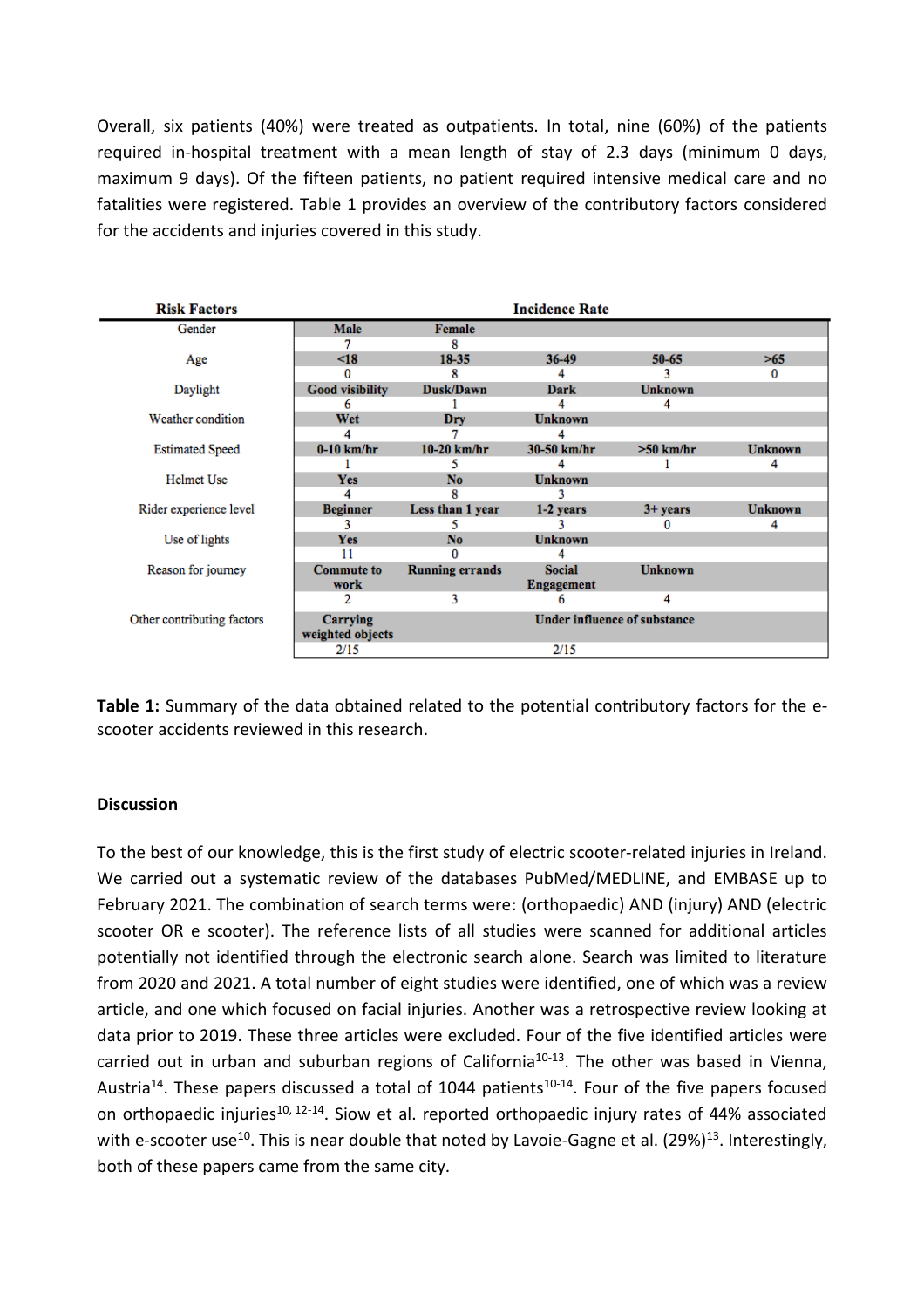Ishmael et al. showed that thirty-two patients (43.8%) sustained upper-extremity injuries, and 42 patients (57.5%) sustained lower-extremity injuries<sup>12</sup>. This is expectedly higher than what Moftakhar et al. reported from Vienna, given the difference in population densities<sup>14</sup>. They reported rates of upper extremities of  $36.6\%$ <sup>14</sup>. Interestingly, only three of the five papers discussed helmet use<sup>10, 11, 13</sup>. All rates of helmet use was poor, with usage levels being reported as 2%, 3%, and 3.2% respectively<sup>10, 11, 13</sup>. Finally with respect to age, similar results were noted in comparison with our study (40.4 years). They ranged between an average of 34.4 years<sup>14</sup> to 40.19 years<sup>13</sup>.

None of the papers reviewed discussed rider experience level in the context of accident aetiology. In 2019 the RSA commissioned Transport Research Laboratories (TRL) Ltd. to provide a report on electric personal mobility devices<sup>2</sup>. Among their comments were that *initial evidence suggests that experienced riders demonstrate better control than novice users*, and, *are better able to safely brake in response to both planned and unplanned events*. Rather than wait unnecessarily for numbers to increase, we feel it timely and imperative to broadcast the experience and observations from this research, as it can be expected that user and journey volumes will increase substantially in the summer months and as lockdown restrictions are scaled back. Further, legislation for these electric powered personal vehicles will be discussed at government level imminently as it is considered a matter of public health importance. Of the 15 patients treated in our centre, 4 were lost to follow-up and one declined to comment on experience level. Of the 10 patients followed up, 3 reported that the accident occurred during their very first e-scooter journey, and a further 3 patients stated it was on their second, third and fourth journeys respectively. In keeping with the TRL 2019 report, experience or more importantly lack thereof means less control and braking capacity, and in our experience, increases the likelihood of accident and potentially serious injury. By educating aspiring escooter users the risks of harmful events occurring can be mitigated.

There are a number of recognised limitations to our study. This is a single urban centre study which set out to only capture those patients requiring in-patient hospitalisation and surgical treatment. The data presented is also influenced by the Covid Pandemic such that overall traffic during the time frame was substantially reduced. Due to the relatively short investigation period, the present study provides observational data of the injury patterns. The study was deliberately published at this time point to coincide with government level discussion of proposed legislation. This study shall be continued prospectively.

Electric scooter-related accidents can result in severe injuries requiring hospitalisation, surgical treatment, and prolonged rehabilitation. It has been our observation that those presenting to hospital with injuries requiring surgical treatment have limited e-scooters experience. This, we believe, should inform a strategy to guide users during the initial periods of use of e-scooters.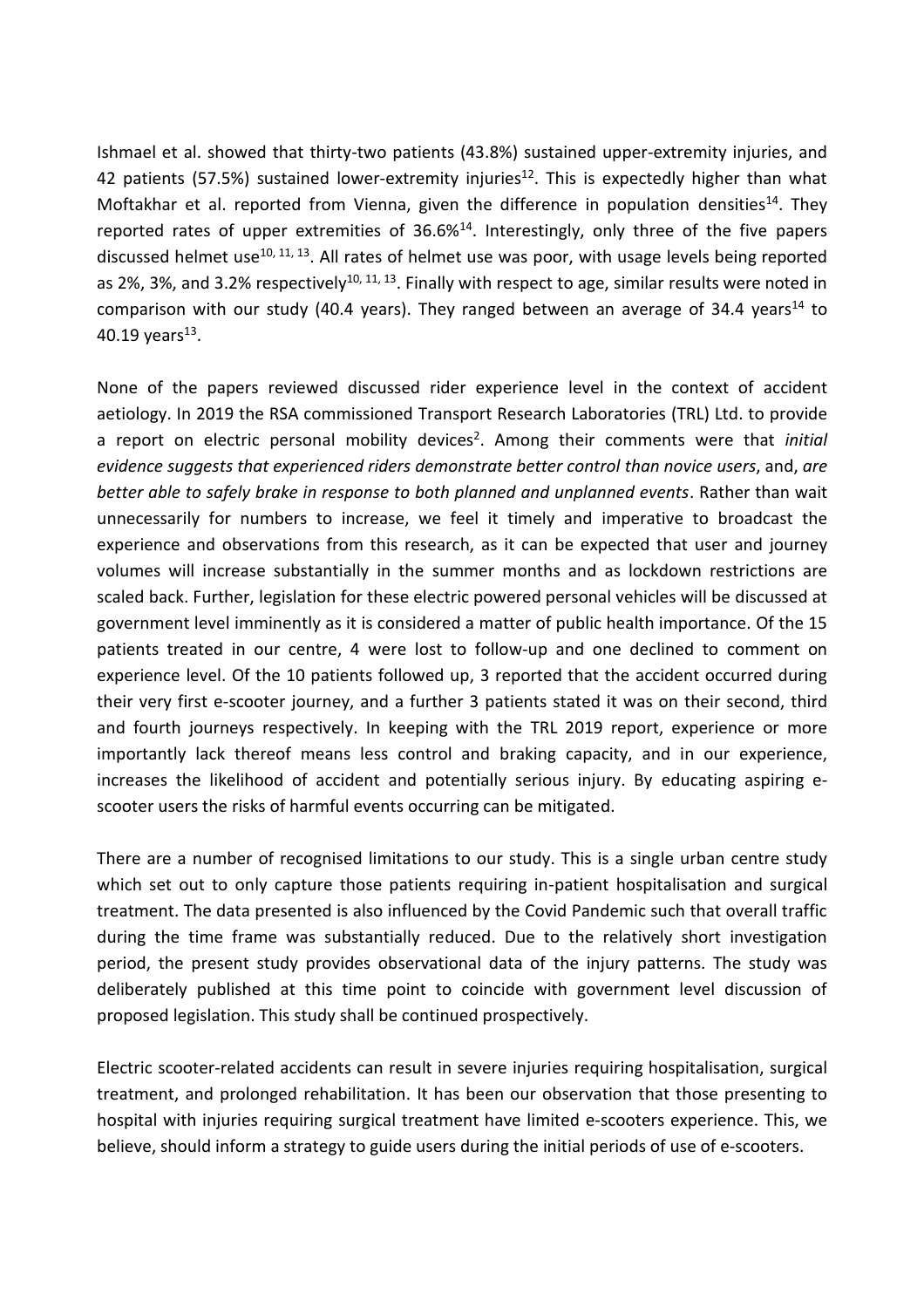# **Declaration of Conflicts of Interest:**

The authors have no conflicts of Interest to declare.

#### **Corresponding Author:**

Dr. Amanda O'Halloran Mater Misericordiae University Hospital, Dublin, Ireland. E-Mail: amandaohalloran@rcsi.com

## **References:**

1. Road Safety Authority (RSA). FAQs on eBikes, Pedelecs and Battery Scooters. Accessed: 07/01/2021

https://www.rsa.ie/Documents/VS\_Information\_Notes/Two\_Three\_Wheeled\_Vehicles/FAQ s%20on%20E%20Bikes%20and%20Pedelecs%20and%20battery%20Scooters.pdf.

- 2. Hitchings J, Weekley J, Beard G. Published Project Report PPR912 Review of current practice and safety implications of electric personal mobility devices. TRL Limited. *Road Safety Authority, Ireland;* 2019. Accessed: 07/01/2021
- 1. https://www.rsa.ie/Documents/Road%20Safety/Review%20of%20current%20practice%20a nd%20safety%20implications%20of%20electric%20personal%20mobility%20devices.pdf
- 2. What is the legal status of electric/battery powered scooters? Accessed: 07/01/2021
- 3. https://www.garda.ie/en/faqs/?id=4853
- 4. McCarthy J. Call for regulation of electric scooters on public roads. *RTE;* 2020. Accessed: 07/01/2021. https://www.rte.ie/news/ireland/2020/1025/1173850-scooters/
- 5. O'Rourke D. Traffic collision figures show urgent need for e-scooter regulation. 2020. Accessed: 07/01/2021. https://www.sinnfein.ie/contents/58582
- 6. Green Party. Press Releases. Oireachtas briefing: Green Ministers advance escooter legislation and make climate action more accessible. 2021.
- **7.** Accessed: 07/01/2021. https://www.greenparty.ie/oireachtas-briefing-green-ministersadvance-escooter-legislation-and-make-climate-action-more-accessible/
- 8. Freyne P. Before you buy an e-scooter for Christmas, read this. *The Irish Times;* 2020. Accessed: 07/01/2021. https://www.irishtimes.com/life-and-style/before-you-buy-an-escooter-for-christmas-read-this-1.4413632
- 9. Gleeson C. Halfords sees 700% increase in sales of e-scooters. *The Irish Times;* 2020. Accessed: 07/01/2021. https://www.irishtimes.com/business/transport-and-tourism/halfords-sees-700-increase-insales-of-e-scooters-1.4395582
- 10. Mater University Hospital Emergency Department. Accessed: 07/01/2021. <https://www.materem.org/>